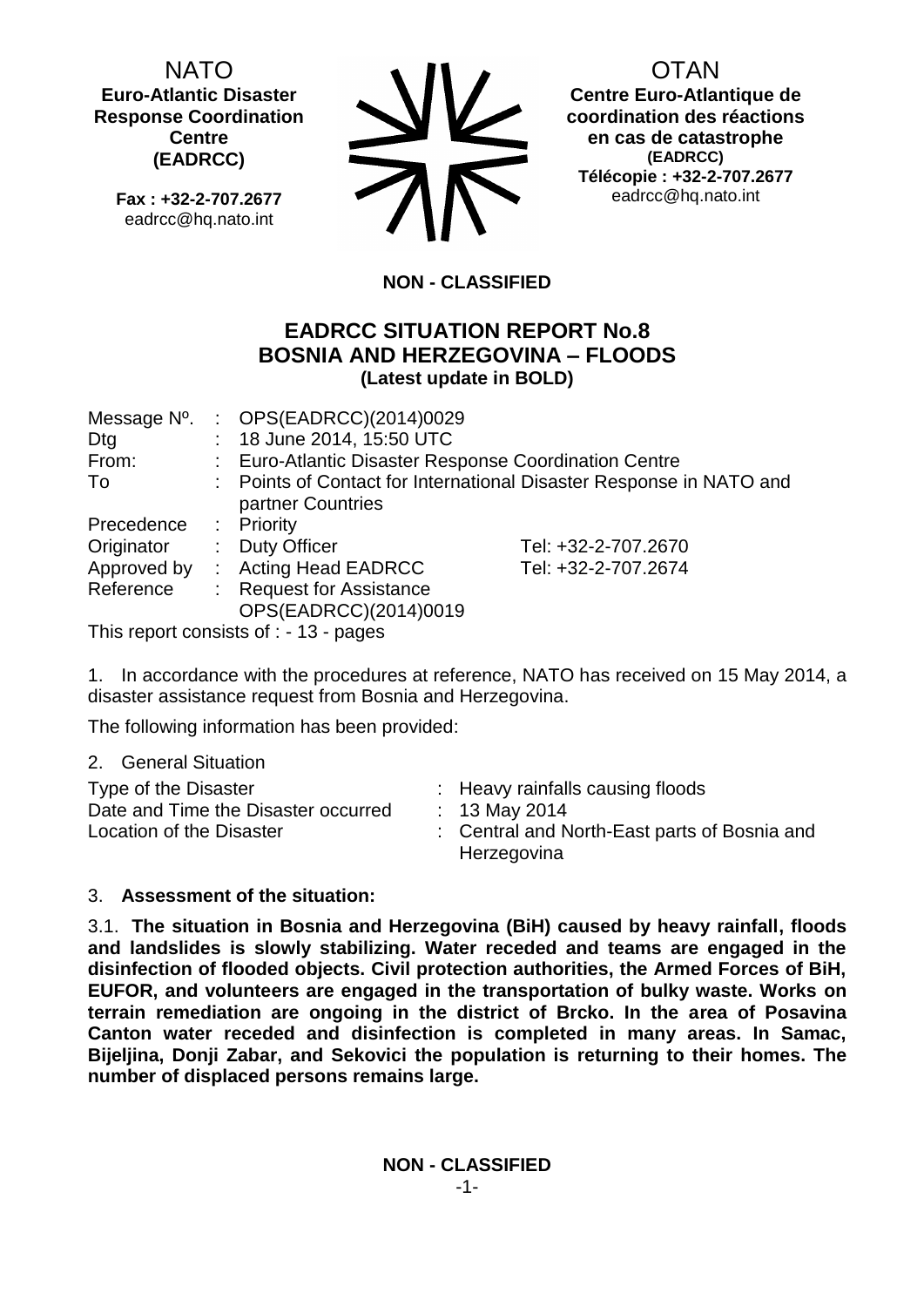



3.2. In most areas the ongoing efforts are entering the clean-up and recovery phase, while the lifesaving phase is coming to an end. Recovery and reconstruction needs are being assessed and efforts are being undertaken to create minimum living conditions for the population of the affected areas. Current priorities lie in the areas of debris clearance and management, demining, livelihoods, disposal of carcasses, and a fast clearance of medical and educational institutions as well as housing, the reestablishment of municipality services, and the reconstruction of the industrial and commercial network. Waste collection and cleaning activities are ongoing. In the area of Zenica municipality activities are being undertaken to establish road communications, conduct reconstruction works, and stabilize landslides as well as remove the sediment from streets and residential buildings. In the municipality of Sekovici garbage from the city's landfill poses one of the major challenges since it is spilled along the riverbed of the Drinjaca river. At the same time, an increasing number of landslides in the area threaten numerous residential buildings. In Olovo materials left by the floods caused an elevation of the river bed, posing a threat of flooding with every major future rain. In the municipality of Doboj activities to clean the city, remove garbage and disinfect facilities are ongoing. **Debris cleaning is progressing quickly and engineering teams are in the process of assessing damages to infrastructure and buildings.**

3.3. About 4,900 landslides have been reported since the beginning of the floods in the municipalities of Banovići, Čelić, Doboj East, Gradačac, Gračanica, Kalesija, Kladanj, Lukavac, Sapna, Srebrenik, Teočak, Tuzla, Živinice, Topcic Polje, Olovo. The greatest danger from landslides exists in the municipalities of Tuzla, Kalesija, and Banovici. Local authorities are taking the necessary measures to evacuate endangered populations and to keep the landslides under control. An increase in the number and risk of landslides has been reported for the areas of Tuzla, Srebrenik, Sekovici, Bratunac, Vlasenica, Zvornik, Lopare, Milici, Osmaci, Ugljevik, and Srebrenica. **In Kalesija municipality in the Canton of Tuzla new landslides have been reported, but infrastructure and buildings are not endangered in this area. In contrast, in Bratunac, Vlasenica, Zvornik, Lopare, Milici, Osmaci, Ugljevik and Srebrenica landslides endanger residential facilities, roadways, and other infrastructure.**

3.4. An increased risk from landmines exists due to the dislodgement of minefields and their markings. Landslides have moved many mines to populated areas and towns. Landmine incidents have repeatedly been reported with no casualties so far. Critical areas lie in Maglaj, Doboj, Zepce, Gracanica, Odzak, Orasje, Samac, Brod, Brcko, Srbas, and Drventa. Demining teams are engaged in the ongoing evacuation and rehabilitation operations from the consequences of landmines. Efforts must be made to raise awareness of the risks. The dislodgement of mines is a long-term challenge and could require a logistical operation of up to 3 months. Several municipalities need urgent temporary mine marking. Priority areas for needs assessments have been identified in Lukavac, Brcko, Samac, Orasje, Petrovo, Gracanica, Lopare, Doboj, Maglaj, and Olovo. The largest mine suspected areas affected by the floods lie in Odzak, Brcko, and Maglaj. Landslides remain an issue to communication and mine clearance activities. **Currently, the biggest problems resulting from the floods are mine migration, an additional layer of mud on the mine fields, and landslides. Migration of mines continues in an uncontrolled manner. No heavy machinery can be transported in some areas due to landslides and the fact**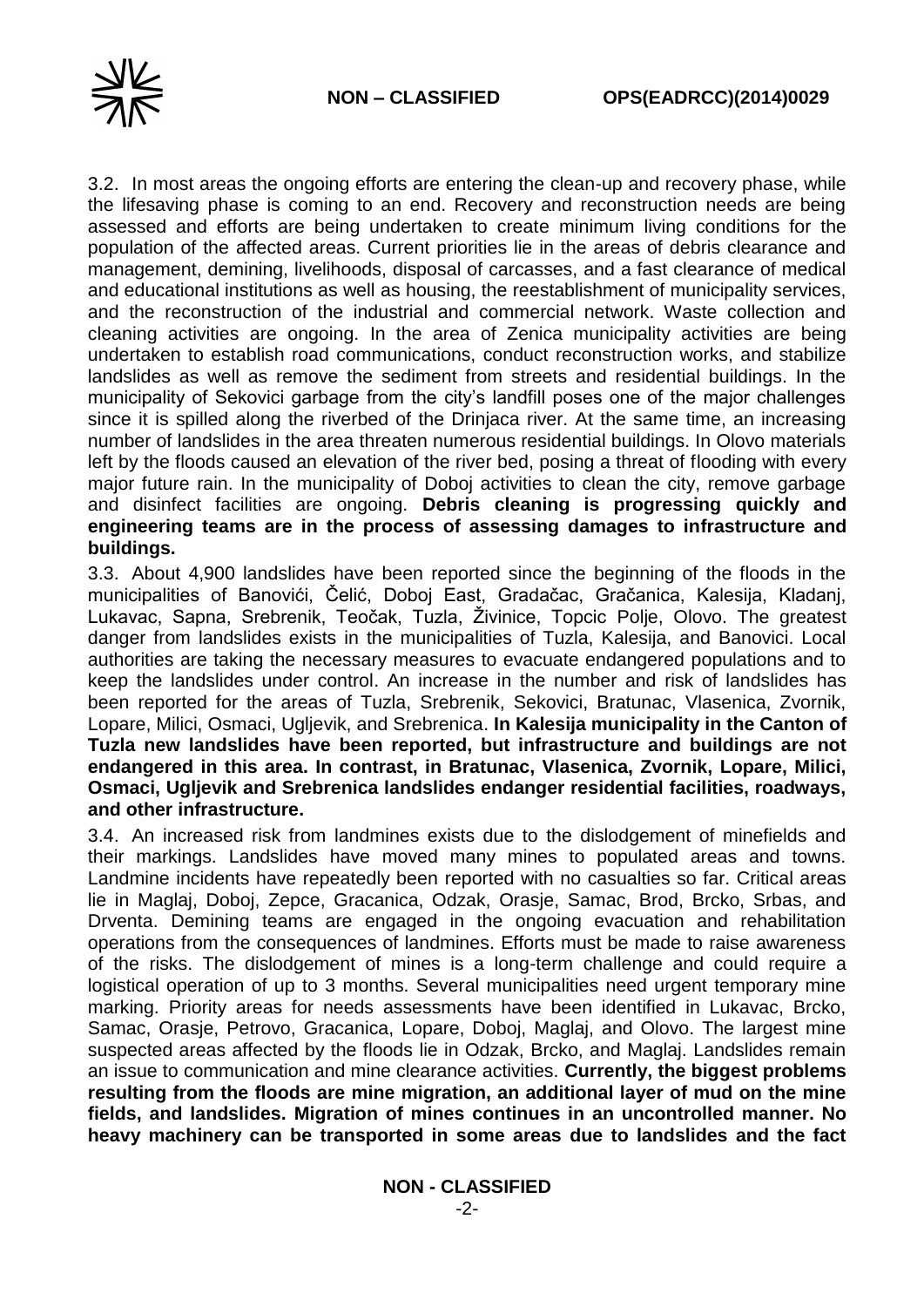**that the terrain and the landscape have changed. It will take time to clear the new mine fields. 70% of the flood affected area is contaminated by mines (ca. 400 km<sup>2</sup> ). So far civil protection/ Ministry of Defence (MoD) have identified and collected 68 mines. 33,419 ammunitions and 1,372 Unexploded Ordnance (UXO) have been collected and destroyed. 15 million EUR are needed to cover the immediate needs for mine action.**

3.5. The contamination of the water supply system poses a potential health threat. On 19 May 2014, the Federal Institute of Public Health warned of a high risk of infectious diseases epidemics in the affected areas. For the moment, the epidemiological situation is stable, but concerns remain about water borne and vector borne diseases. The heavily affected areas of Doboj, Samac, Bjeljina, Orasje, Odzak, Brcko, Domaljevac, Maglaj, and Zepce are under epidemiological risk resulting from water contamination. In the southern part of the Brcko district the situation is critical. Public health authorities are in the process of collecting soil and water samples in the affected areas to assess the extent of the water contamination. According to them, there is a need for water pumps, water treatment units, and generators. In addition, there is a great need for coordination in allocating high-capacity pumps, water treatment units and water storage equipment. Soil and building disinfection has started in the Brcko district. Water purification, decontamination, and water analysis are ongoing in the North of BiH and in East Brcko. Analyses of public and official wells should be finished within the coming week and will be followed by the sampling of private wells. Health authorities are finalizing activities to reduce the risk of vector-borne diseases. The planned aerial spraying could not take place since the authorities did not manage to agree on the chemicals to be used. Separate measures are being implemented in the Federation of Bosnia and Herzegovina (FBiH) and the Republika Srpska (RS). Health authorities in BiH are finalising activities to reduce the risk of vector-borne transmission of diseases. **The epidemiological situation is stable; mosquito spraying will need to continue in order to prevent outbursts of diseases.**

3.6. The damage of infrastructure, houses and roads as well as crops is huge. In many locations water systems have been re-established. However, the water is not potable in most areas. Emergency water purification systems have been provided. Water is expected to remain a long-term problem. Sewage systems are damaged in numerous locations. The electrical power grid was severely affected in some areas and is slowly being restored. Many areas remain without electricity and recovery may take time due to the absence of the necessary equipment and transformers. Some locations still do not have telephone communication. Main roads are becoming increasingly functional, but side roads, **37 bridges have been destroyed and 20 damaged.** Some main and regional roads remain closed and circulation is limited on several other roads. Nevertheless, transportation systems and road traffic are slowly stabilizing. Many crops have been completely destroyed severely affecting livestock. The region of Posavina with the highest percentage of arable land in the country remains severely affected.

3.7. The total damage to agricultural lands has not yet been confirmed. Priorities remain the disinfection of cattle stalls and premises, and replanting the available land with animal feed, mostly maize. Food safety of population and livestock are becoming of growing concern. Regular supplies of essential goods to the affected areas are being established. Programmes for socio-economic recovery are being developed. **There are still isolated concerns on supply-chains of food and water.** Providing livelihoods to the affected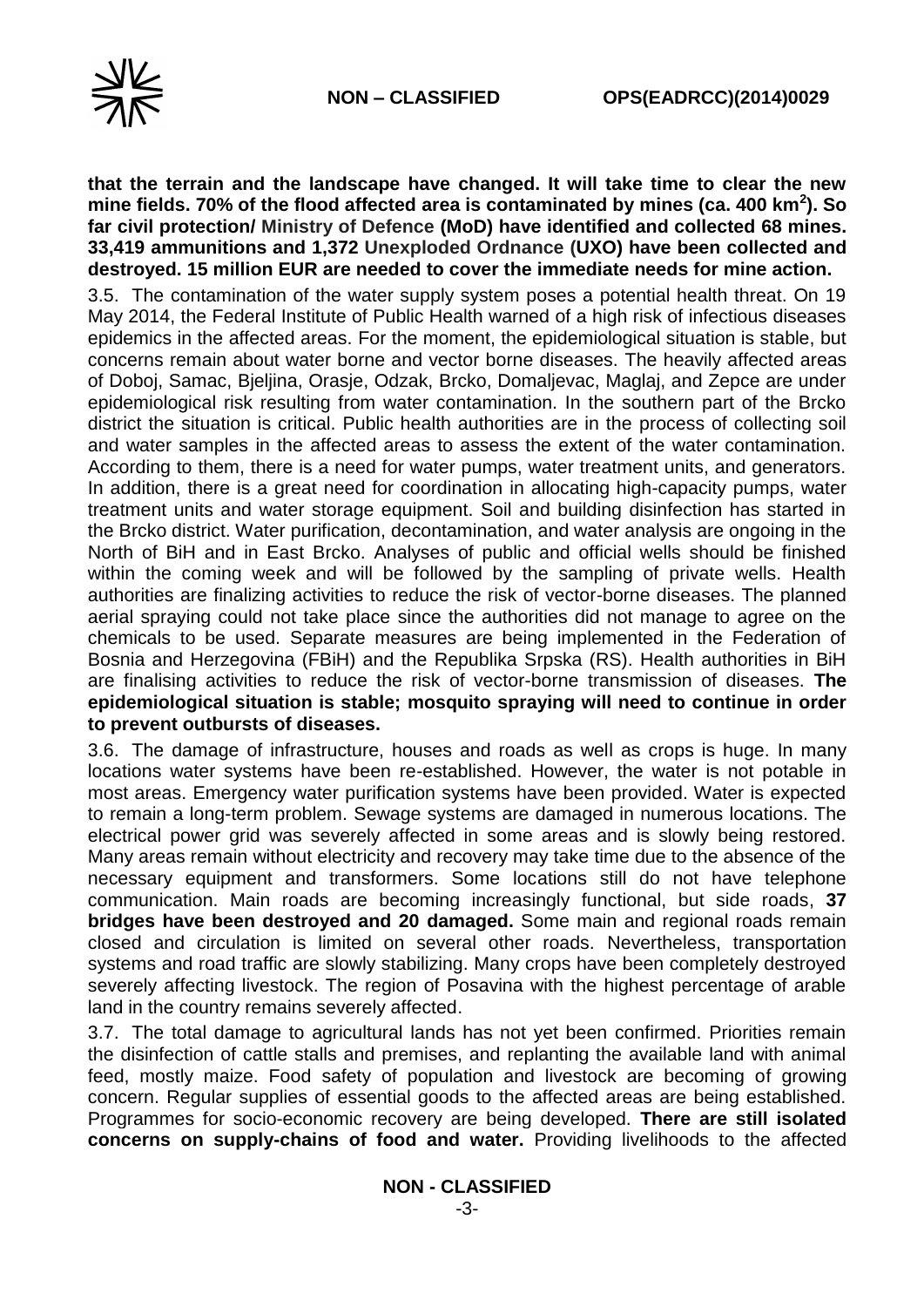

population is an emerging priority. **The situation in the agricultural area is stabilizing, with cattle feeds and seeds provided to farmers. Everything was done to enable the farmers to replant at this stage. This is now the end of the planting season.**

3.8. **The Post-Disaster Needs Assessments (PDNA) indicate that 122 buildings from 96 educational institutions have been affected.** Numerous education buildings in the flooded areas requested assistance in disinfection, refurbishing, as well as obtaining didactic material and school furniture. The resumption of school activities is planned for 1 September 2014. Priority needs are child friendly spaces for children in the summer months. Two children friendly spaces are being prepared and 10 are planned for implementation in the coming weeks. In total, the objective is to establish 50 centres across the country.

3.9. One quarter of the country's population has been directly affected by the floods. Many temporary accommodation facilities are almost empty since the majority of the affected people stays with relatives and friends. The number of injured has not yet been confirmed.

3.10.Gaps in recovery operational plans are becoming visible. Citizens are managing the ongoing debris cleaning activities, even though local authorities should be in charge of solving the problem. Also, the distribution of resources remains an issue. Politicians seem keen on establishing a set ratio of assistance to be divided between FBiH, RS, and Brcko. As a result, aid would not be distributed based on needs. **Mayors do not know how the financial deficit resulting from the floods will be covered or how to finance future recovery activities.**

3.11. **According to the Federal Hydrological Report of BiH, Monday 16 June through Thursday 19 June 2014 the weather conditions will be worsening, with rain and storms in several parts of the country. Water levels of the rivers will not be significantly affected by the expected precipitation. There is no serious risk as to additional flooding, but it will delay the clearing and the assessment work.**

4. **National resources available for disaster response and measures taken.** 

4.1. All national resources are involved in dealing with the consequences of the disaster.

5. **Deployment of a Civil Emergency Planning (CEP) Rapid Reaction Team (RRT) to Bosnia and Herzegovina.**

5.1. **Based on the request from Ministry of Security (MoS) of Bosnia and Herzegovina a RRT team of CEP experts reached Sarajevo on 18 June 2014.** 

5.2. **The Rapid Reaction Team consists of 4 national experts and will provide support and advice to the Ministry of Security in:**

**5.2.1 emergency response, assessment and coordination; and**

**5.2.2 conducting logistics operations related to the delivery of aid and recovery activities.** 

5.3. **The team is accompanied by NATO International Staff in order to facilitate and support the team activities.** 

5.4. **The expected duration of the mission is 14 days.**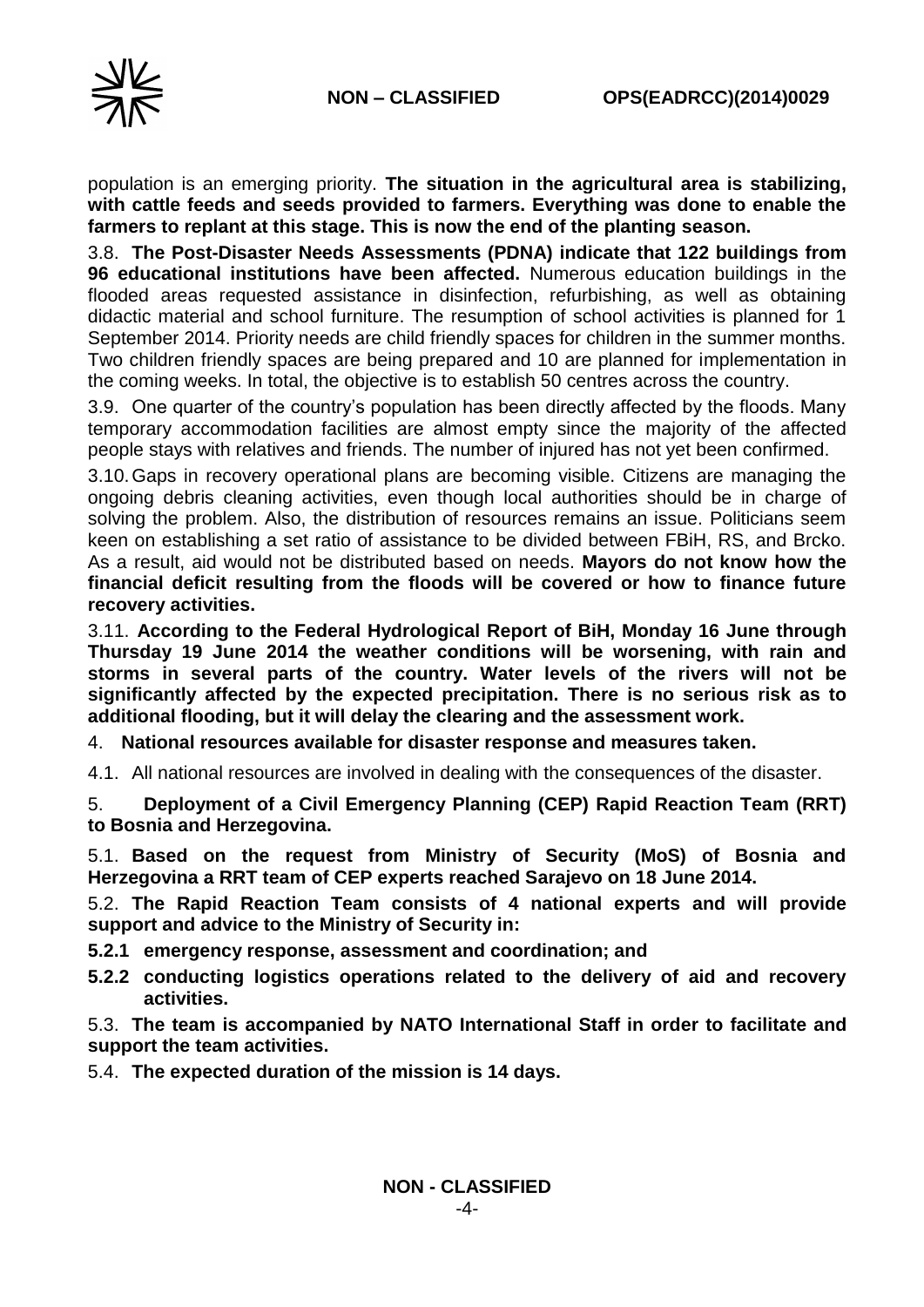

### 6. **Assistance provided by Allied, partner nations and international organizations:**

6.1. On 17 May 2014, Albania provided assistance to BiH in form of 5 boats and an operational team of 15 persons. For the transportation of their team and the boats they also had 2 minivans and 2 high practicability vehicles. The Albanian team is operating in Kopanice and Vicinovic. The Volunteer Centre of Albanian Civil Emergencies sent six medical personnel to support the operations.

6.2. Referring to the ongoing assistance provided by first responders of Austria under the European Union Mechanism in BiH, due to operational reasons members of the Austrian team on site have to be replaced on 21 May 2014. The new team is comprised of 33 persons (Fire Brigade Association of Lower Austria and Austrian Water Rescue Association), 9 vehicles, 7 trailers and 8 motorized boats. They stand ready to conduct rescue operations using boats and up to a limited extent transport/logistic tasks in the area of Orasje. The team of the Fire Brigade Association of Lower Austria and the Austrian Water Rescue Association that was operating on the ground in BiH since 17 May 2014 has concluded its operation and returned to Austria on 23 May 2014. On 23 May 2014, Hilfswerk Austria International (HWA) allocated 45,000 EUR through two EU funded projects for support to the Roma communities (distribution of food, potable water, hygiene, tools, and disinfection items). HWA offered assistance for the Recovery Needs Assessment. On 1 June 2014, HWA distributed sets of tools for cleaning of debris and sediment to 12 of the most vulnerable families, 27 sets of disinfection facilities and 7 motor sprayers for disinfection. In response to a request by BiH, the Austrian Ministry of Interior (MoI) offered 3 HCP with 20 persons and 8 vehicles of the Fire Brigade Association of Lower Austria. After the offer was accepted by the local authorities, the team was deployed in the area of Orasje on 24 May 2014 and is operational ever since. The 3 HCP and its operational personnel will remain in BiH until 6 June 2014. In consultation with the local authorities in BiH, it is planned to redeploy the HCP including the operational personnel to Austria on 7 June 2014. A water purification unit including additional analysis, distribution, and decontamination capacities, as well as well systems arrived in BiH on 28 May 2014 and is operational ever since. The team is also engaged in support operations to EOD and the reconstruction of damaged infrastructure. Additionally offered items by the Austrian MoI were transported to Sarajevo on 31 May 2014 and delivered to the local civil protection forces on that same day. These items include: 3 power generators, 200 water canisters, 10 heaters, 15 dehumidifier, 4 sewage pumps, 8 electrical immersion pumps, 7,000 dust masks, and 1,000 blankets.

6.3. Azerbaijan sent humanitarian aid, containing 11 motor boats of various kinds, 260 units of different size tents, 300 sleeping bags, 1,500 blankets, 30 power generators, 20 units water pumps, sets of clothes for use in special chemical-bacteriological conditions, cranes and other necessary materials and equipments.

6.4. Belgium offered 1 HCP module and 1 WPS through the EU ERCC mechanism with the following configuration: 3 vehicles with a Kuyken system: 24,000L/min with output pressure of 13 bars and 3 km of hoses (the most versatile configuration); 1 PEZ vehicle with 10,000 liters capacity and with an output pressure of 10 bars (suction limited to 8 meters); 1 alternator pump-crane with a capacity of 24,000 liters with output pressure of 3 bars; 2 container truck with crane; 1 pickup with mud pump of 5,000 liters; 3 commando vehicles. Trucks with 27 military personnel equipped with high capacity pumps and water purification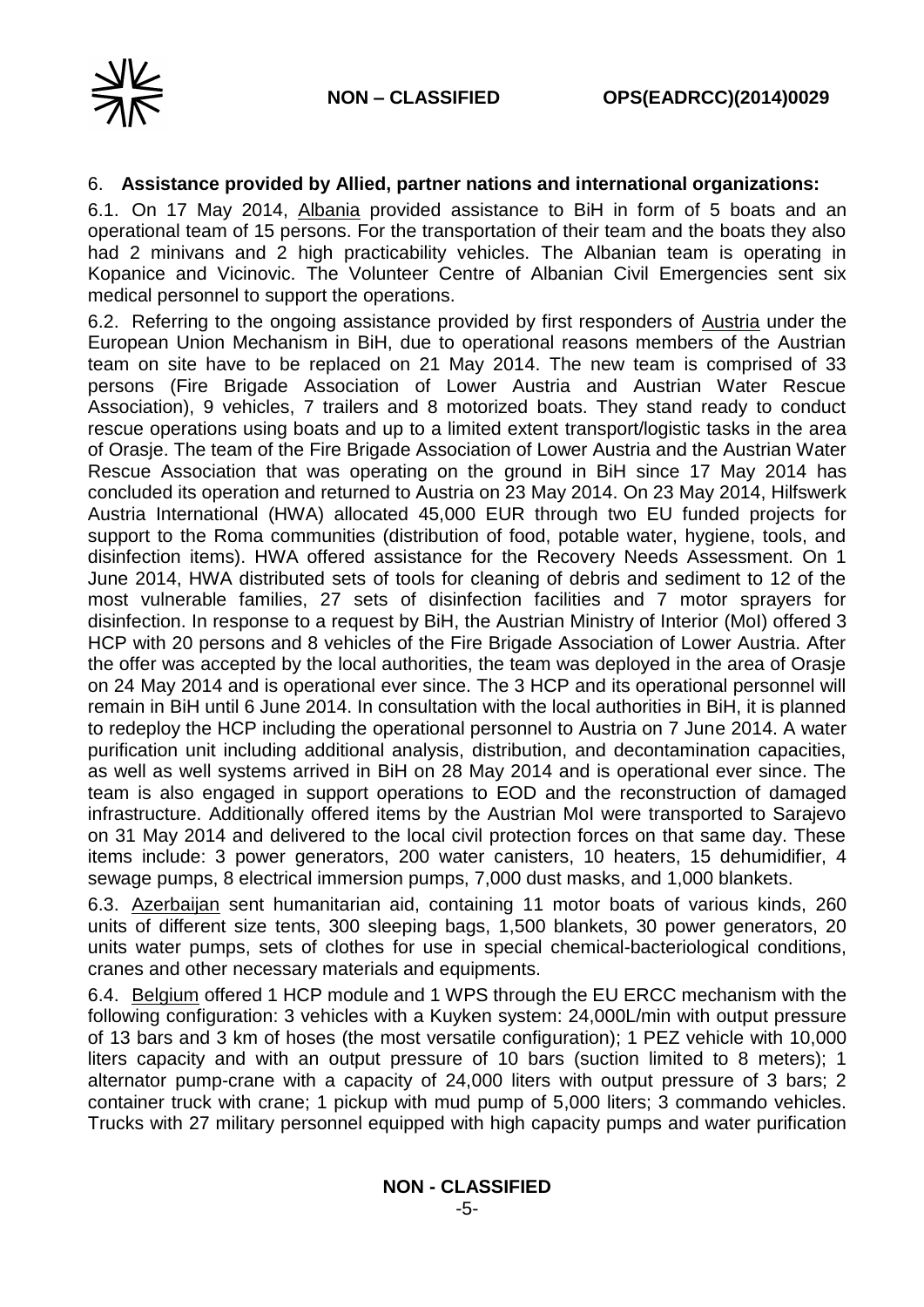

material left Belgium. The team with 27 members and equipment arrived and is active in the field since 21 May 2014.

6.5. Bulgaria sent humanitarian aid (tents, blankets, bed linens, bed linen for children, pillows, rubber boots, socks, folding beds with mattresses and 21 tons of mineral water).

6.6. **Canada provided support in the amount of 200,000 USD to the Red Cross Society of Bosnia and Herzegovina which will assist 10,000 flood-affected families.**

6.7. Croatia offered 2 helicopters with 15 people, a State Emergency Fire-fighting brigade with 11 fire-fighters, 3 vehicles carrying pumps, aggregates and rescue equipment, State emergency civilian protection brigade with 8 people, 4 vehicles, 3 tin boats with motors and other equipment, a Public Fire-fighting brigade with 6 people and 2 vehicles. The Government of Croatia decided to extend their deployment until 21 or 23 May 2014.

6.8. The Czech Republic donated 182,000 EUR for humanitarian aid and offered 1,120 pieces of humanitarian aid kit containing cooking sets, medical kits, sets for preparation of drinking water, hygienic sets, personal safety kits, emergency blankets, and drinking water ready to use. Individual components of the kit are stored in a portable plastic container with a safety lid, which is designed as a measuring container that can be also used for preparation of drinking water. The Czech Republic provided ground transport by a truck. Kits are packed on 7 pallets (160 pcs on each pallet). On 26 May 2014, the Czech Republic sent a fire-fighting team with two water pumps and two trucks with humanitarian aid (hygienic items, clothes, drinking water and boots) to be distributed through the Red Cross.

6.9. Denmark sent a water purification team consisting of 8 persons and a high capacity pumping team (capable of moving 3,4 million litres of water per hour) consisting of 26 persons deployed on 25 May 2014. The efforts are coordinated with other contributions from EU Member States by EUCP.

6.10.On 1 June 2014, an ICT and logistics expert from Finland has deployed as part of the European Union Civil Protection Group.

6.11.France sent two firefighters, a doctor and a water purification expert as well as water purification equipment, a mobile ambulance (tent 54  $m^2$ ) and other materials (boots, clothes etc.). They will be present in the affected areas until 26 May 2014. On 21 May 2014, France sent a WASH Unit (4 persons) with equipment for water purification (4m<sup>3</sup>/h). The unit will be deployed until 27 May 2014. An additional team with three experts and equipment for water purification (4m<sup>3</sup>/h) deployed until 31 May 2014. French mine expert will stay in BiH until 30 May 2014. Also, 23 tents (25  $m^2$ ) were delivered to affected areas. On 4 June 2014 Médecins du Monde – France sent 40 interagency emergency health kits - basic units, 2 interagency emergency health kits, and supplementary units. This covers a population of 40,000 people for 3 months.

6.12. The former Yugoslav Republic of Macedonia<sup>1</sup> offered a team with 30 members and 6 boats as well as humanitarian aid.

6.13.Germany offered a high capacity pumps module 18 May 2014. Germany sent two teams from the Agency for Technical Relief (THW), each team having 15 experts. THW and German relief organizations are still operating in affected areas. The German Federal Government granted 1.000.000 EUR - humanitarian aid for BiH and Serbia. As of 30 May

<sup>-</sup> $1$  Turkey recognizes the Republic of Macedonia with its constitutional name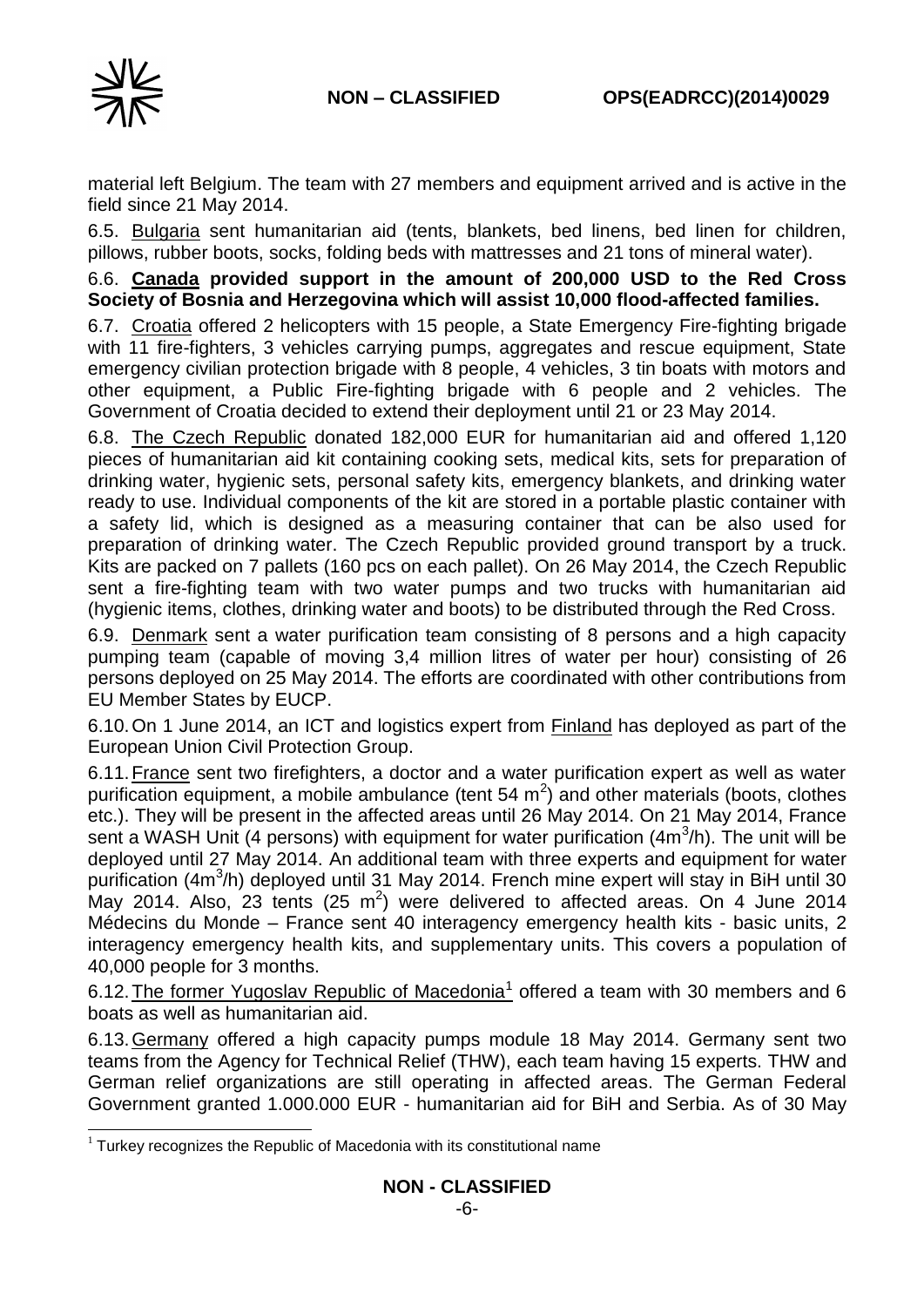

2014, 75 THW volunteers from Germany were working in affected areas. **On 11 June 2014 Germany sent a contribution of 1,361 million USD (1 million EUR) for demining efforts exclusively in BiH. In addition, Germany provided 6,804 million USD (5 million EUR) through the European Fund for Bosnia and Herzegovina to support reconstruction efforts in BiH with special emphasis on small businesses.** 

6.14.Greece offered to the Government of BiH the sum of 100.000 EUR as an emergency assistance to the relief efforts in the floods stricken area**. A Hellenic Air Force aircraft landed in Sarajevo International Airport on 14 June 2014 delivering humanitarian aid of an estimated value of 60,000 Bosnian Convertible Marka, offered by the Hellenic Society of Red Cross to the Red Cross Society of Bosnia and Herzegovina.**

6.15.On 21 May 2014, Hungarian Interchurch Aid offered 100,000 sandbags. On 29 May 2014 Hungarian Red Cross delivered around 7,500 EUR worth of drinking water, baby food, blankets, hygienic kits etc. There was a supply of approx. 1000 waterproof tents by the Hungarian Army. 100,000 sandbags are still being used in the North of BiH. The process of delivering a few hundred Tetanus vaccines is under way. **The National Directorate General for Disaster Management of the Ministry of Interior of BiH in cooperation with the Waterworks of Budapest provided a water purification unit. The system and its personnel (with a capability of 50,000 litre potable water/day) were operational between 1 and 6 June 2014 in Zavidovici. The assistance was offered through the EU Civil Protection Mechanism.**

6.16.The Government of Ireland provided 50,000 EUR to World Vision Ireland to support their relief work in BiH. The funding will be used to provide psychological support and counseling services to children affected by the floods and to purchase vaccines to prevent the outbreak of infectious diseases.

6.17.Israel contributed 40,000 USD for purchasing blankets, medications, mattresses, boots, heaters, etc.

6.18.Italy sent a contribution of 100,000 EUR through the Red Cross for immediate assistance. On 23 May 2014, 120 people from the Italian Civil Protection arrived in BiH to work on sanitation/water purification.

6.19.On 17 May 2014, the Government of Japan decided to provide emergency relief goods worth 10 million yen (tents, blankets, sleeping bags, plastic sheets, portable water tanks, water tanks for the field, portable water pacificators, generators and etc.) to BiH through the Japan International Cooperation Agency (JICA). Japan is ready to provide high-tech flood alert monitoring equipment. Three advanced Water Rescue Support Vehicles will be delivered by the end of the fiscal year 2014. Humanitarian aid consists of sleeping mattresses and blankets delivered to the Red Cross Society of BiH on 23 May 2014.

6.20.Kuwait donated 182,000 EUR for humanitarian aid (food and clothes).

6.21.The joint high capacity pumping module BaltFloodCombat consisting of 19 persons and 3 pumps is provided jointly by Estonia / Latvia / Lithuania.

6.22.Luxembourg sent a team with 22 members, 5 boats and vehicles. Luxembourg covered the transport charges for one truck of humanitarian relief items collected by Luxembourg-based organizations and delivered to BiH. In addition, Luxembourg made two contributions to the following humanitarian partners: 79,320 euros to Handicap International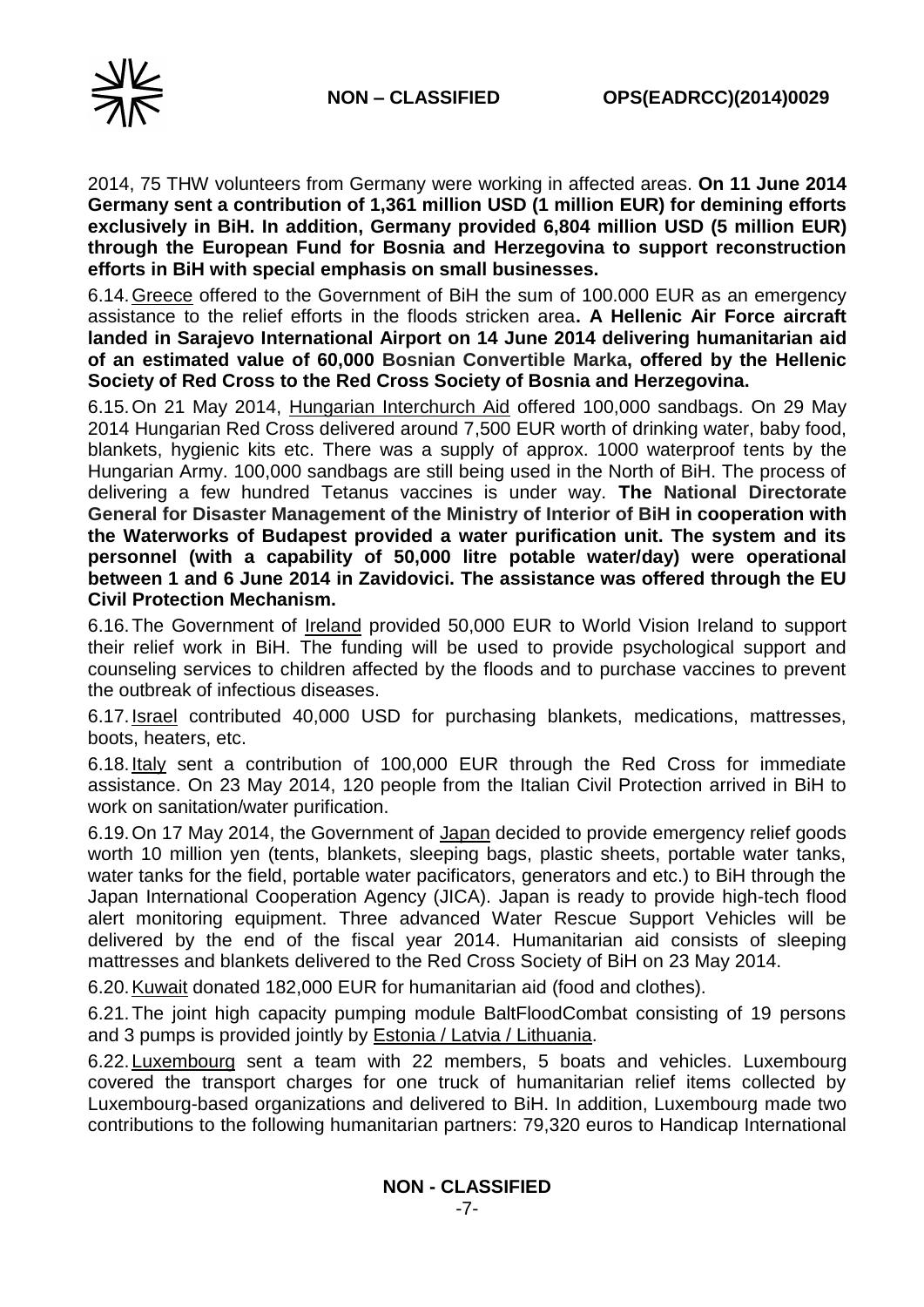

Luxembourg (mine action) and 50,000 euros to Care in Luxemburg (food and non-food items) for BiH.

6.23.Montenegro sent humanitarian aid - raincoats, boots, blankets, water cans, food, clothes and hygiene for babies, water, food in cans, clothes for adults.

6.24.Netherlands contributed 50,000 EUR via the Dutch Red Cross on 19 May 2014 and 500,000 EUR as emergency assistance for BiH and Serbia on 23 May 2014.

6.25.Norway donated 5 million Norwegian Krones (615.000 EUR) for the emergency phase (funding for most immediate needs) and 16,5 million Norwegian Krones (2,3 million EUR) for the reconstruction phase (reconstruction of institutions and infrastructure such as schools, hospitals, roads and bridges that have been damaged by the flood). On 26 May 2014, Norway offered generators (18 Kv and 45 Kv), water purification units, distribution boxes/electrical kits and tanks with 5.000 litres of water (615.000 EUR) through UNDP. On 30 May 2014, Norwegian People's Aid (NPA) assisted to civil protection by building additional protection of Sava riverbank, evacuation of civilians from flooded areas and medical support to local population; distribution of food and drinking water, collection of water samples for analysis, loading of heavy remaining left in the flooded areas and fallen animals. NPA provided and delivered to the crisis headquarters 180 gumboots, 600 protection-work gloves, 4,500 protective masks and 175 shovels; collection of information on possible mine migration and migration of marking signs.

6.26.Pakistan sent humanitarian aid, containing tents, ration packs, blankets, clothes, sleeping bags, jackets, jerseys, mats, t-shirts, rain coats, kitchen sets, aqua tablets and food.

6.27.Poland provided water pumps, 14 trucks and a team. On 28 May 2014, humanitarian aid (various hygienic items and disinfectors) was distributed through the Red Cross.

6.28.On 26 May 2014, Portugal sent humanitarian aid (250 mats for sleeping bags, 250 blankets, 500 hygiene kit for women, 12 tents for 6/8 people, 24 support tubes for tents for 6/8 people, 4000 sackcloth bags for sand and 250 tableware kit) to BiH.

6.29.Romania offered a water purification system and a team. On 23 May 2014, Romania sent humanitarian aid - food, water, blankets, bed sheets and pillowcases.

6.30. Russia sent 38 tons of humanitarian aid (generators, boats, water pumps, blankets, tents and food).

6.31.Slovakia offered rescue teams and humanitarian aid (pumps, generators, bags, raincoats, rubber boots (50.000 EUR). On 27 May 2014, Slovakia offered humanitarian aid, containing 5 sludge pumps, 5 power generators, 10 heaters, 10 tens, 100 blankets, 200 rubber boots, 800 raincoats, 6229 towels, 2360 cloths, 633 toiletries, 200 canisters of fuel (20 litters), 2 metal crates, 10 wood and 18 metal pallets (approximately 72.100 EUR).

6.32.On 16 May 2014, Slovenia provided a rescue unit (12 people) with 4 boats and 2 helicopters including crews and equipment necessary for evacuation. A helicopter will be in BiH until 23 May 2014. Slovenia offered to deploy their Police teams specialized in detection of corps under water with the necessary equipment. On 28 May 2014 Slovenia offered 35 firefighters, vehicles, pumps. A team of Slovenian Civil Protection (70 persons and 22 vehicles) arrived in BiH to support with pumping of mud, water and gasoline. Also, if needed they perform cleaning of infrastructure on dry land (no boats) like bridges and similar. On 29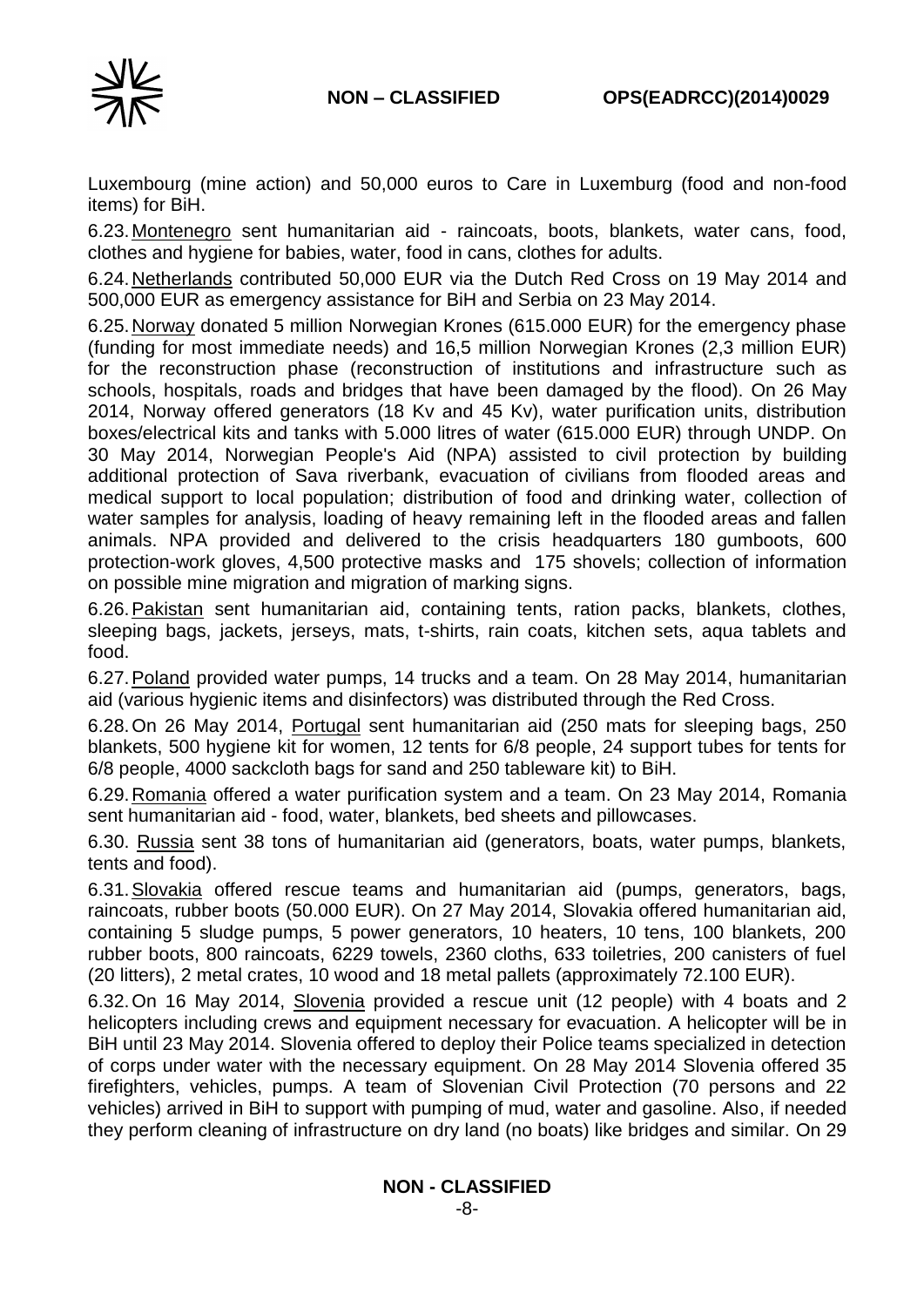

May 2014, the team of Slovenian Civil Protection (70 persons and 22 vehicles) arrived in BiH to support with pumping of mud, water and gasoline.

6.33.On 26 May 2014, Spain contributed 40,000 EUR in humanitarian aid (food, shelter and basic necessities) for BiH and Serbia through IFRC.

6.34.Sweden sent two experts in the team of European Union Humanitarian Aid and Civil Protection. On 28 May 2014, Sweden offered 6 water purification modules, 2 mobile laboratories and 11 experts.

6.35.On 19 May 2014, the Government of Switzerland offered experts in dealing with water/sanitation and the environment in the flooding crisis. Additionally, one helicopter arrived in BiH on 20 May 2014 and is available to EUFOR operations in flooded areas until 28 May 2014. Switzerland sent two WASH teams and two HAZMAT specialists with mobile labs deployed. Two water distribution systems and cleaning kits should have arrived on 25 May 2014, as well as two additional WASH specialists with mobile labs. A set of 7 fisherman boots, 100 rubber boots, 100 pairs of gloves and 100 shovels distributed. Switzerland donated 500,000 Swiss Francs (CHF) as emergency humanitarian aid response for BiH and Serbia. Switzerland allocated additional 150,000 CHF for small actions related to the flood crisis. On 25 May 2014, additional two water and sanitation (WES) specialists were deployed. In total 4 WES, 2 HazMat and 1 landslide specialists are working in BiH.

6.36.Turkey provided assistance through the Turkish battalion of EUFOR. A convoy of 19 vehicles with humanitarian aid (hygienic stuff, clothes, drinking water, boots, white-ware, trunks, water evacuation systems, fire extinguishers, rescuing material, generators, diving equipment, first aid equipment, 2,250 blankets and kitchen-kits for 432 families) is on the way to BiH. On 21 May 2014, Turkey sent additional humanitarian aid, containing 35.000 cans of food, 1,5 tons of flour, 600 kg liquid oil, baby food, biscuits, 7 tons drinking water, 1,5 tons fuel oil, generators, 300 shovels-axes-rakes, 300 boots and 150 blankets. According to UN reports, all humanitarian aid from Turkey arrived and was distributed.

6.37.Turkmenistan sent humanitarian aid (40 tons of eating grain powder and 1600 packs).

6.38.The United Kingdom provided 33 fire service rescuers with four flood rescue boats and an assessment team to conduct an assessment of the humanitarian needs on the ground. Three civil engineering experts were sent to conduct an assessment of damages and longer term needs as part of a collaborative EU/UN/World Bank team through the EU Civil Protection Mechanism.

6.39.The United States offered 15 pumps for pumping water, 257 sleeping bags, 400 bed sheets, 351 folding cots, 391 blankets, 410 sleeting mats, 14 space heater, 244 steel water cans, 1 kitchen utencils (box), 432 military mess kits, 3 kitchen equipment sets, 462 plastic water cans, 7 generator sets (5 kW), 239 fuel cans, 755 intrenching tools/shovels, 366 wet weather trousers, 90 men's overshoes/boots**.** On 19 May 2014, US donated 13 motorboats for Bjeljina and Orasje, water rescue modules and teams. On 23 May 2014, the USA allocated 1.500.000 USD for incinerators for dead animals, generators, water systems, seeds, animal feed, fertilizers etc. On 25 May 2014, the United States offered generators (18 Kv and 45 Kv), water purification units, distribution boxes/electrical kits, tanks with 5.000 liters of water (1.500.000 USD) through UNDP. On 2 June 2014 the United States provided psycho-social support for flood victims in collective centres - through IOM (US \$80,000).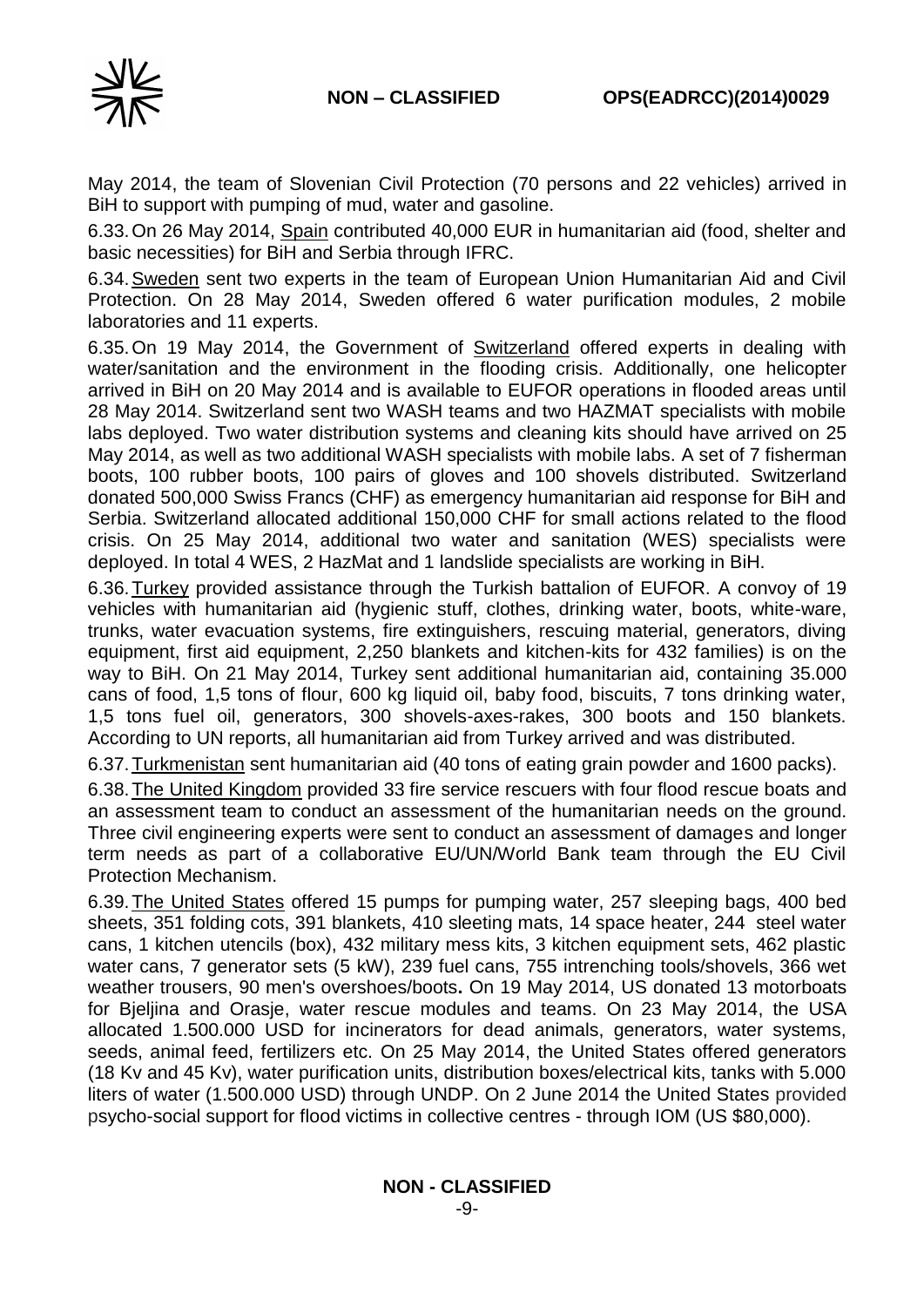

6.40.The Animal Diseases Research Association (ADRA) opened current budget of 100,000 USD with possibility of additional funding. Hundreds of ADRA volunteers engaged in the preparation and delivery of packages of food, water, hygiene items, clothes, utensils and medicines for the population of affected areas.

6.41.The Catholic Relief Services (CRS) sent eight field teams to the affected regions to evaluate the greatest needs for support. The CRS has committed 500.000 USD emergency relief efforts and flood recovery throughout BiH and Serbia.

6.42."Help Hilfe zur Selbsthilfe" delivered humanitarian aid in food (worth more than 60,000 EUR).

6.43.The International Fund for Animal Welfare (IFAW) sent 2 livestock feed experts.

6.44.The International Medical Corps (IMC) sent emergency teams in the field in BiH and Serbia. The IMC together with Luftfahrt Ohne Grenzen secured over 1.000.000 EUR for food items (mainly organic baby food) to BiH, Croatia and Serbia. It will be distributed through the Red Cross.

6.45.The Organization for Security and Cooperation in Europe (OSCE) loaned two heavy duty generators. The OSCE purchased and delivered water, blankets, work gloves, shovels, heavy duty bags, protection masks, rubber boots, torches, batteries, antiseptic gel and liquid, toothbrushes, toothpastes and disinfecting agents through the Red Cross Society. It is procuring items for children (blankets, underwear, socks, soaps, shampoos, wet wipes, tooth pastes, tooth brushes, towels, toilet paper, disinfection means, mosquito repellants, diapers for older children suffering from cerebral paralyses, diapers for babies). Additionally, two heavy duty generators were provided to the Ministry of Security of BiH.

6.46.On 16 May 2014, the Oxford Committee for Famine Relief (OXFAM) activated donors as well as the Oxfam Confederation to raise some emergency donations. A senior WASH expert from the OXFAM was seconded to BiH. The OXFAM donated 30,000 EUR for disinfection material, sanitary kits, etc.

6.47.The Red Cross is transporting patients on dialysis, evacuating people, delivering food, blankets, clothes, sponges, pumps, boots and disinfectants to the most affected communities throughout the country. A Field Assessment and Coordinating Team has deployed (team leader, water and sanitation, communications, recovery, logistics and information management). 334,013 CHF were allocated from the DREF (Disaster Relief Emergency Fund) to assist 8,000 people.

6.48.On 22 May 2014, the Save Place for Children (SPfC) sent 250 Hygiene kits for families with 150 baby food and hygiene kits for children and families in collective centers. The SPfC offered sets of tools, equipment, disinfectants and personal protection kits for clean up and rehabilitation of 29 educational institutions in Zenica-Doboj Canton. On 26 May 2014, SPfC opened the children's village houses for displaced families (Sarajevo – accommodated three families and organized edutainment activities and psychosocial support to 40 children from Svrake area; Gračanica – one family from Orašje accommodated).

6.49.Several agencies of the United Nations (FAO, IOM, UNDP, UNESCO, UNFPA, UNHCR, UNICEF, UNOCHA, UNOHCHR, UNWOMEN, WFP and WHO) provided financial support and in-kind assistance to various parts of the country.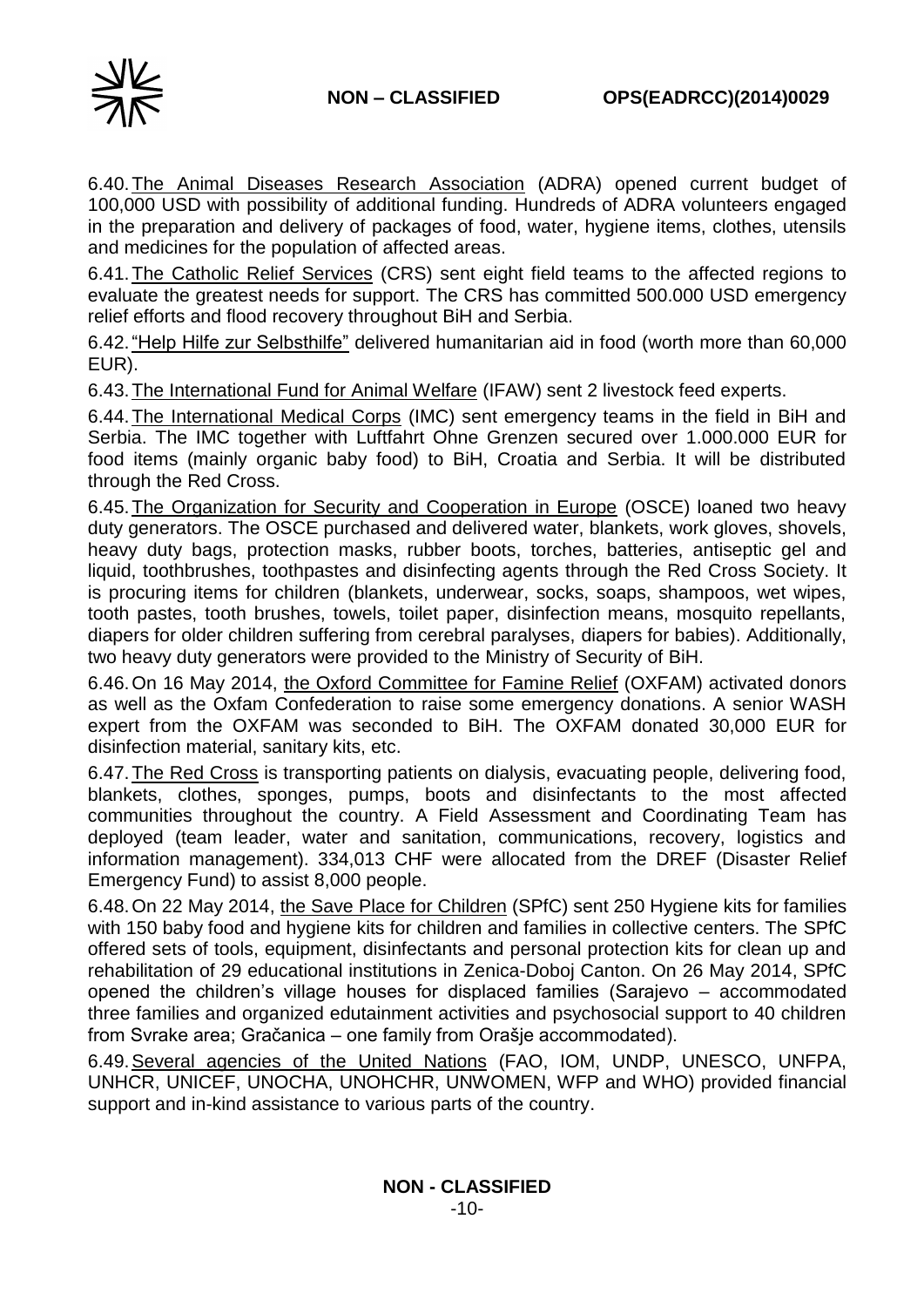

6.50.The World Bank approved a 24 million USD credit for the Drina Flood Protection Project to Bosnia and Herzegovina.

6.51.From 16 May 2014 the World Vision distributed the following humanitarian aid items: 3,513 food items (bread, canned food, etc), 4.972 cleaning tools and equipment (raincoats, boots, masks, gloves, shovels, etc), 16.128.5 liters of liquids (water, mineral water, juices, milk), 8 motor sprinklers, 2 power jet water cleaners, 5.464 hygienic items (diapers, wet wipes, etc), 504 hygienic and cleaning packages, 300 liters of bleach, 30 kg of pest control, 77 kg and 20 liters of disinfect, more than 54 medical supplies, 300 liters of fuel, 50 liters of cooking oil, 100 kg of detergent, 80 liters of shampoo, 40 liters of liquid soap, 60 jumbo packs of diapers, 30 pieces of sewage pipe connectors and 360 clothing items.

6.52.The Mozaik Foundation purchased 4 Lifesaver C2 water purifiers (capacity of 2.000.000 l, 18l per min) and collected 300,000 BAM for youth working actions designated for reconstruction of public spaces and institutions.

6.53.Mercy Corps completed a rapid assessment of the impact of the floods to the household. The distribution of small, recovery-related cash grants to affected households is ongoing.

|      | <b>Description</b>                                                                                                                              | <b>Effective Date</b> | Quantity   |
|------|-------------------------------------------------------------------------------------------------------------------------------------------------|-----------------------|------------|
| 6.1  | Temporary shelters (prefabricated houses)                                                                                                       | <b>ASAP</b>           | <b>TBC</b> |
| 6.2  | <b>Dryer</b>                                                                                                                                    | <b>ASAP</b>           | <b>TBC</b> |
| 6.3  | <b>Fuel</b>                                                                                                                                     | <b>ASAP</b>           | <b>TBC</b> |
| 6.4  | <b>Seeds and fertilizer</b>                                                                                                                     | <b>ASAP</b>           | <b>TBC</b> |
| 6.5  | Livestock feed                                                                                                                                  | <b>ASAP</b>           | <b>TBC</b> |
| 6.6  | <b>Sleeping bag</b>                                                                                                                             | <b>ASAP</b>           | <b>TBC</b> |
| 6.7  | <b>Construction supplies</b>                                                                                                                    | <b>ASAP</b>           | <b>TBC</b> |
| 6.8  | Window and door                                                                                                                                 | <b>ASAP</b>           | <b>TBC</b> |
| 6.9  | Furniture, especially bed                                                                                                                       | <b>ASAP</b>           | <b>TBC</b> |
| 6.10 | Bathroom equipment (sink, toilet, bath and other)                                                                                               | <b>ASAP</b>           | <b>TBC</b> |
| 6.11 | Kitchen appliances, especially fridges                                                                                                          | <b>ASAP</b>           | <b>TBC</b> |
| 6.12 | Tent (family-size)                                                                                                                              | <b>ASAP</b>           | 1000       |
| 6.13 | <b>Sponge mattress</b>                                                                                                                          | <b>ASAP</b>           | 50.000     |
| 6.14 | Various medicaments (pharmaceutical drugs, antibiotics,<br>vaccines (anti-tetanus, hepatitis A, typhus), diverse anti-venom<br>for snake bites) | <b>ASAP</b>           | <b>TBC</b> |
| 6.15 | <b>Water purification systems</b>                                                                                                               | <b>ASAP</b>           | 20         |
| 6.16 | <b>Water filter</b>                                                                                                                             | <b>ASAP</b>           | 30.000     |
| 6.17 | Power generator (small and medium power)                                                                                                        | <b>ASAP</b>           | 300        |
| 6.18 | Potable water                                                                                                                                   | <b>ASAP</b>           | 500,000L   |
| 6.19 | <b>Disinfectants</b>                                                                                                                            | <b>ASAP</b>           | 50.000     |
| 6.20 | <b>Emergency health kit</b>                                                                                                                     | <b>ASAP</b>           | 50.000     |

7. The list of requirements for international assistance **(priorities in bold)**: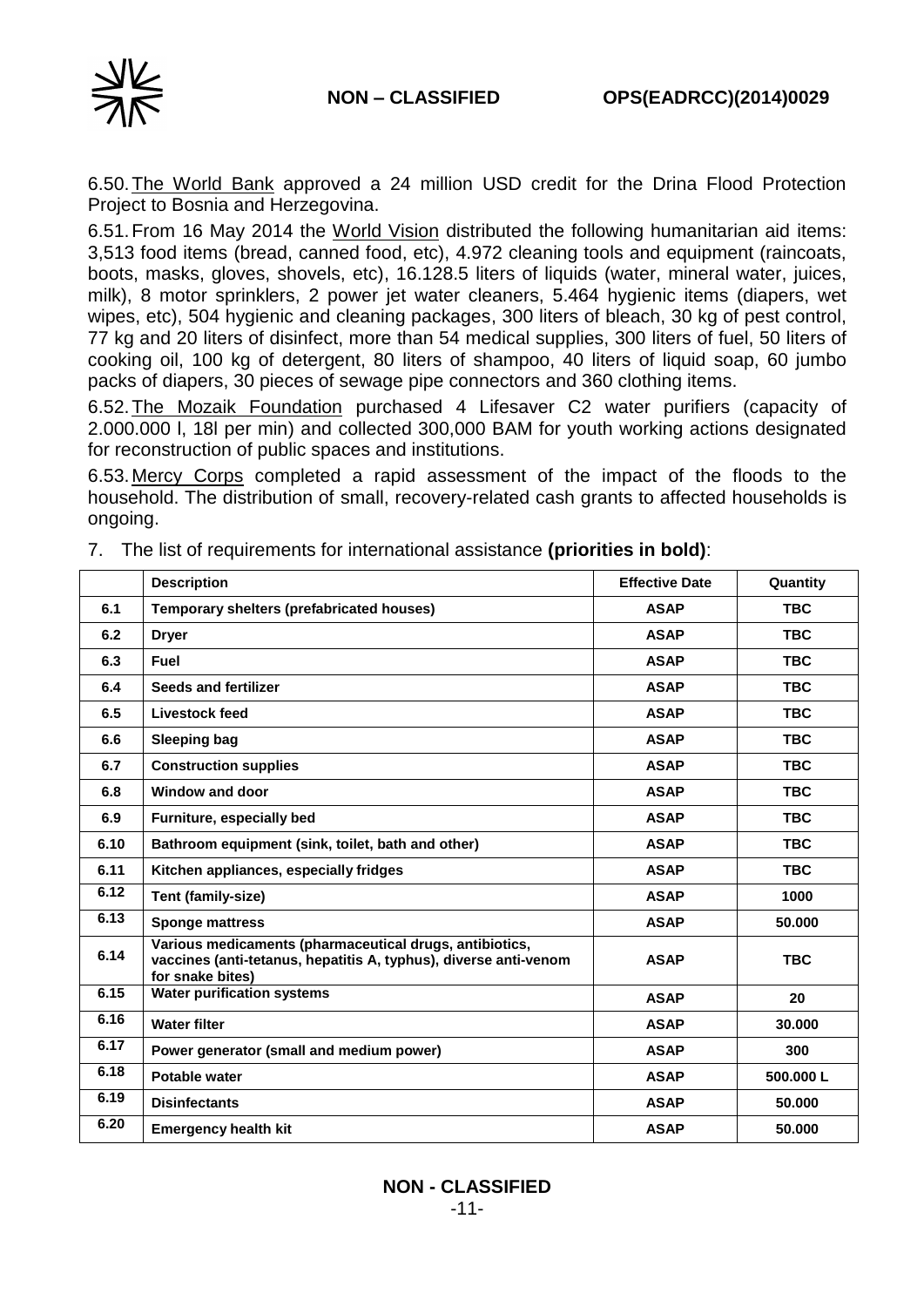

| 6.21 | Tools (shovels, brooms, rakes, pitchforks)                                                                                                      | <b>ASAP</b> | 5.000                                    |
|------|-------------------------------------------------------------------------------------------------------------------------------------------------|-------------|------------------------------------------|
| 6.22 | <b>Water pump</b>                                                                                                                               | <b>ASAP</b> | <b>TBC</b>                               |
| 6.23 | Sludge pump                                                                                                                                     | <b>ASAP</b> | <b>TBC</b>                               |
| 6.24 | <b>Masks and gloves</b>                                                                                                                         | <b>ASAP</b> | 7.000                                    |
| 6.25 | Life jacket                                                                                                                                     | <b>ASAP</b> | 1000                                     |
| 6.26 | Raincoat                                                                                                                                        | <b>ASAP</b> | 3.500                                    |
| 6.27 | Mobile kitchen                                                                                                                                  | <b>ASAP</b> | 50                                       |
| 6.28 | Potable water tanks                                                                                                                             | <b>ASAP</b> | 500                                      |
| 6.29 | Garden cart                                                                                                                                     | <b>ASAP</b> | 5.000                                    |
| 6.30 | Suction basket for hoses (75 and 110 mm)                                                                                                        | <b>ASAP</b> | 500                                      |
| 6.31 | Rechargeable flashlight                                                                                                                         | <b>ASAP</b> | 3000                                     |
| 6.32 | Food package                                                                                                                                    | <b>ASAP</b> | 1000<br>tons/50.000                      |
| 6.33 | Food cans, which including foods for diabetics and pork (packed<br>separately)                                                                  | <b>ASAP</b> | 100.000                                  |
| 6.34 | Food set for baby and kid                                                                                                                       | <b>ASAP</b> | 10.000                                   |
| 6.35 | Fodder:<br>concentrate for cows;<br>$\bullet$<br>concentrate for pigs;<br>٠<br>milled corn;<br>$\bullet$<br>concentrated feed.<br>$\bullet$     | <b>ASAP</b> | 35 tons<br>20 tons<br>25 tons<br>20 tons |
| 6.36 | Dehumidifier                                                                                                                                    | <b>ASAP</b> | 10.000                                   |
| 6.37 | Blanket, sheet                                                                                                                                  | <b>ASAP</b> | 50.000                                   |
| 6.38 | <b>Boots</b><br>rubber boots:<br>$\bullet$<br>fishing boots (type overalls)<br>$\bullet$<br>other footwear;<br>$\bullet$<br>miner's boots.<br>٠ | <b>ASAP</b> | 2.000<br>2.000<br>20.000<br>1.000        |
| 6.39 | Personal hygienic items                                                                                                                         | <b>ASAP</b> | 10.000                                   |
| 6.40 | Spray pump for disinfectants                                                                                                                    | <b>ASAP</b> | 50.000                                   |
| 6.41 | Solar chargers                                                                                                                                  | <b>ASAP</b> | 1000                                     |
| 6.42 | Outboard engine for boats (various power)                                                                                                       | <b>ASAP</b> | 100                                      |
| 6.43 | Boats:<br>various size<br>aluminium                                                                                                             | <b>ASAP</b> | 100<br>30                                |
| 6.44 | Stretcher for the wounded (aluminium)                                                                                                           | <b>ASAP</b> | 200                                      |
| 6.45 | Candles                                                                                                                                         | ASAP        | 35.000                                   |
| 6.46 | Canister for water (15-20 L)                                                                                                                    | <b>ASAP</b> | 15.000                                   |
| 6.47 | Canister for fuel (20 L, metal)                                                                                                                 | <b>ASAP</b> | 1000                                     |
| 6.48 | Alpinist rope (thickness 8-10 mm, length max. 60-100 m)                                                                                         | <b>ASAP</b> | 300                                      |
| 6.49 | Substances and means for disinfecting water and wells                                                                                           | <b>ASAP</b> | 5.000                                    |
| 6.50 | Heaters (home use)                                                                                                                              | <b>ASAP</b> | 1000                                     |
| 6.51 | Diapers (for children, adults)                                                                                                                  | ASAP        | 5.000                                    |